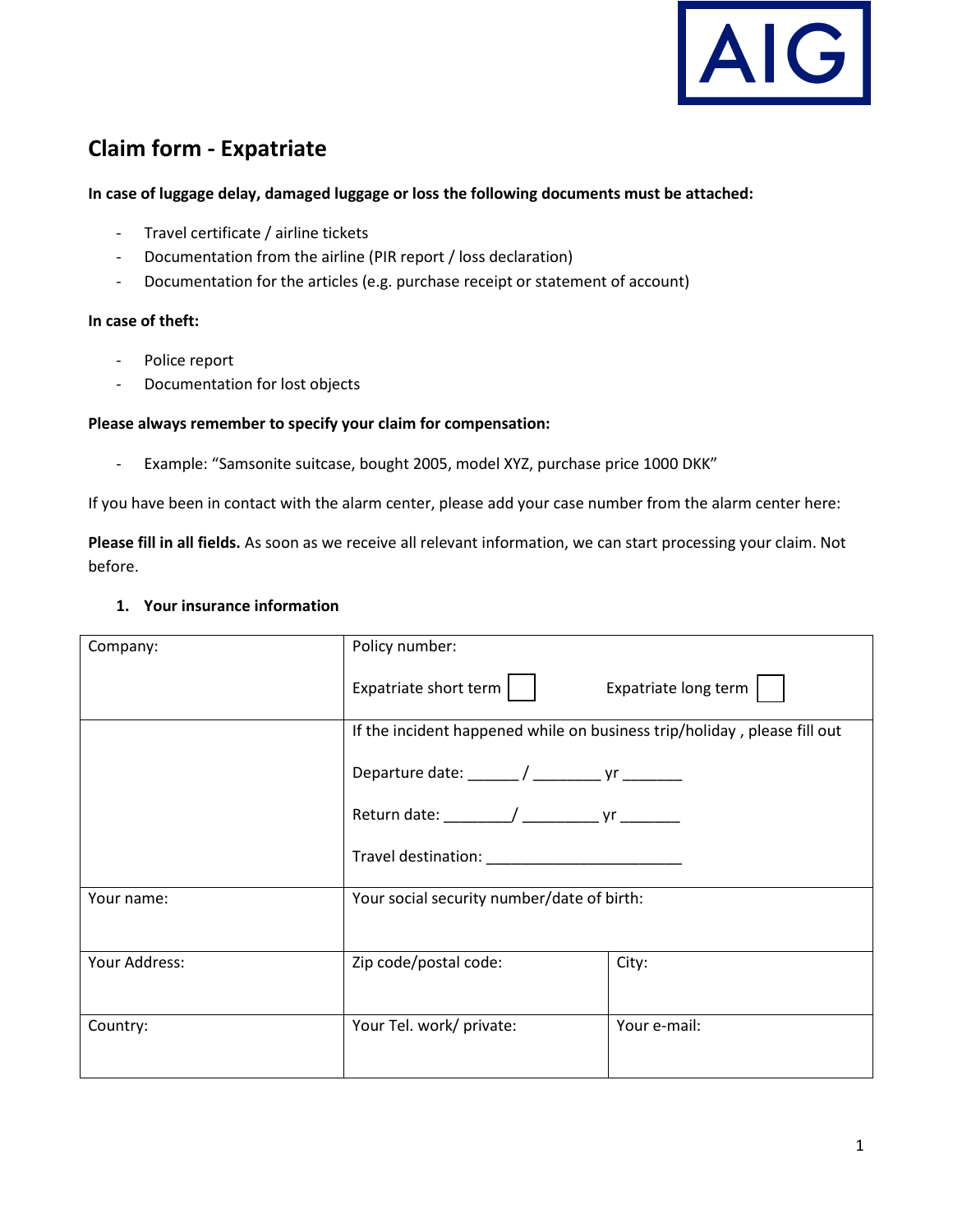# **2. Who is the claim concerning?**

| Myself | Other person |  |
|--------|--------------|--|
|        |              |  |

If the claim concerns another person, please fill out these fields:

| Your relation to the person who suffered the loss: |                                                 |         |
|----------------------------------------------------|-------------------------------------------------|---------|
| His/ her name:                                     | His / her social security number/date of birth: |         |
| Address (if not same as yours):                    | Zip code/postal code:                           | City:   |
| Country:                                           | Tel. work/ private:                             | E-mail: |

### **3. Information about the incident**

| When did the incident occur?             | yr at (0-24)<br>o'clock |
|------------------------------------------|-------------------------|
| In which country did the incident occur? |                         |

#### **4. Please state the nature of the claim**

| Theft, burglary, open theft<br>or robbery | Delayed luggage | Fire-, storm- and water damage |
|-------------------------------------------|-----------------|--------------------------------|
| Lost luggage                              | Damaged luggage | Liability/ legal aid           |

## **5. Information about the loss**

| Notification to the airline | Did you report the incident to the airline?<br>(Please enclose the report in this claim) | Yesi | No |  |
|-----------------------------|------------------------------------------------------------------------------------------|------|----|--|
|-----------------------------|------------------------------------------------------------------------------------------|------|----|--|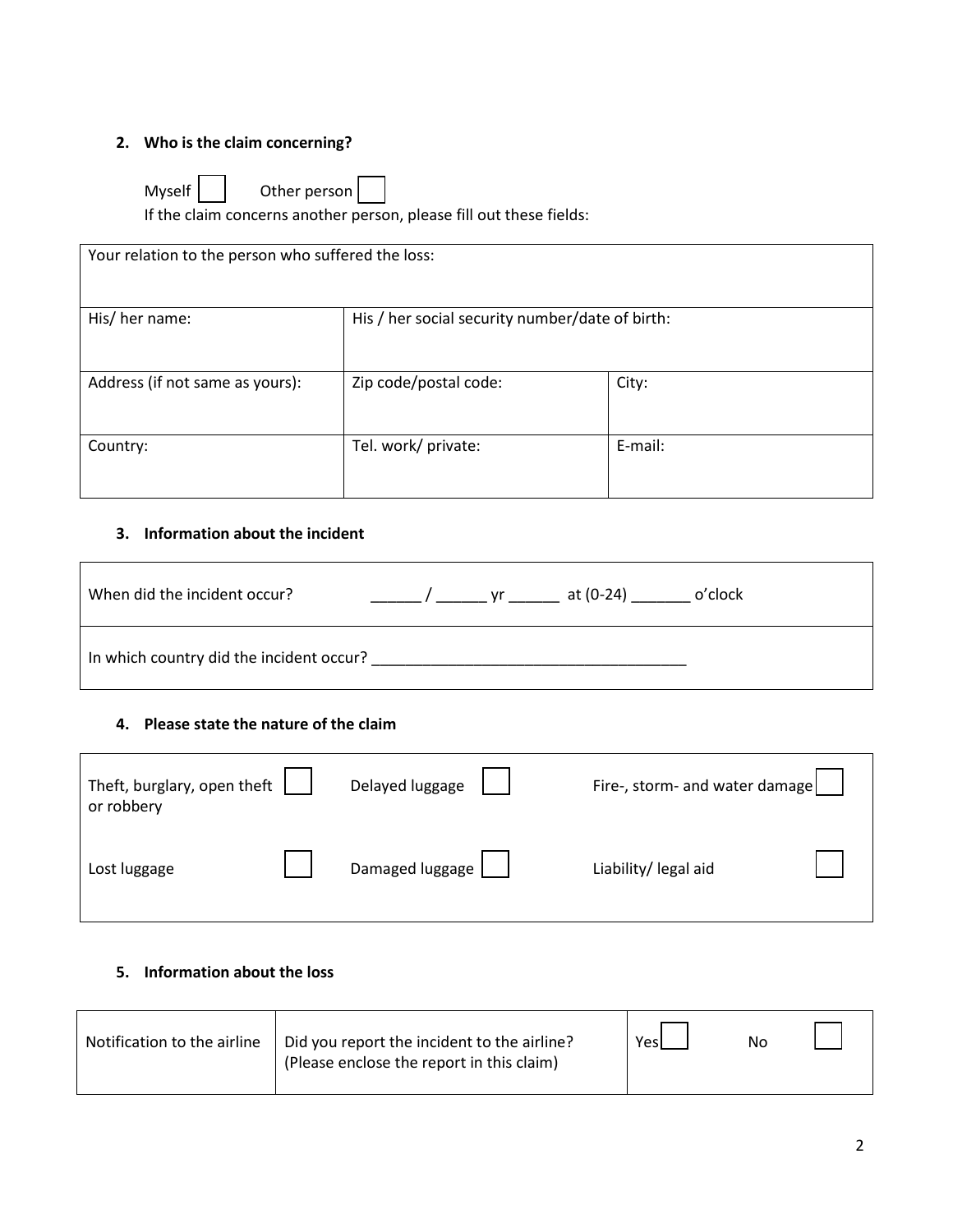|                           |                                                                                            | How much<br>Yes                                                         |
|---------------------------|--------------------------------------------------------------------------------------------|-------------------------------------------------------------------------|
|                           | Has the airline paid you compensation                                                      | No                                                                      |
|                           | Has the missing luggage been returned to you?                                              | $\sqrt{2}$ on $\sqrt{2}$ yr $\frac{1}{2}$<br>Yes<br>o'clock<br>at<br>No |
|                           |                                                                                            |                                                                         |
| Police report             | Has the incident been reported to the police?<br>(please enclose the report in this claim) | Yes<br>No I                                                             |
| Ownership                 | To whom did the stolen objects belong?                                                     |                                                                         |
|                           |                                                                                            |                                                                         |
|                           |                                                                                            | Postal code <b>Manufacturer</b>                                         |
|                           |                                                                                            | City ________________________                                           |
|                           |                                                                                            | Country _____________________                                           |
| Theft from hotel room or  | Was the place of the incident locked?                                                      | How: _________________<br>Yesl                                          |
| building                  |                                                                                            | No                                                                      |
|                           | Are there visible signs after break-in?                                                    | $\blacksquare$ Which: $\blacksquare$<br>Yes                             |
|                           |                                                                                            | No                                                                      |
|                           | Has the building been damaged?                                                             | How:_<br>Yes<br>No                                                      |
|                           |                                                                                            |                                                                         |
| Theft from car, bus, tent | Was the vehicle / tent locked?                                                             | Yesl                                                                    |
| or caravan                |                                                                                            | No                                                                      |
|                           | Car make / model?                                                                          |                                                                         |
|                           | Were there visible signs of break-in?                                                      | Which:_________________<br>Yes<br>No                                    |
|                           |                                                                                            |                                                                         |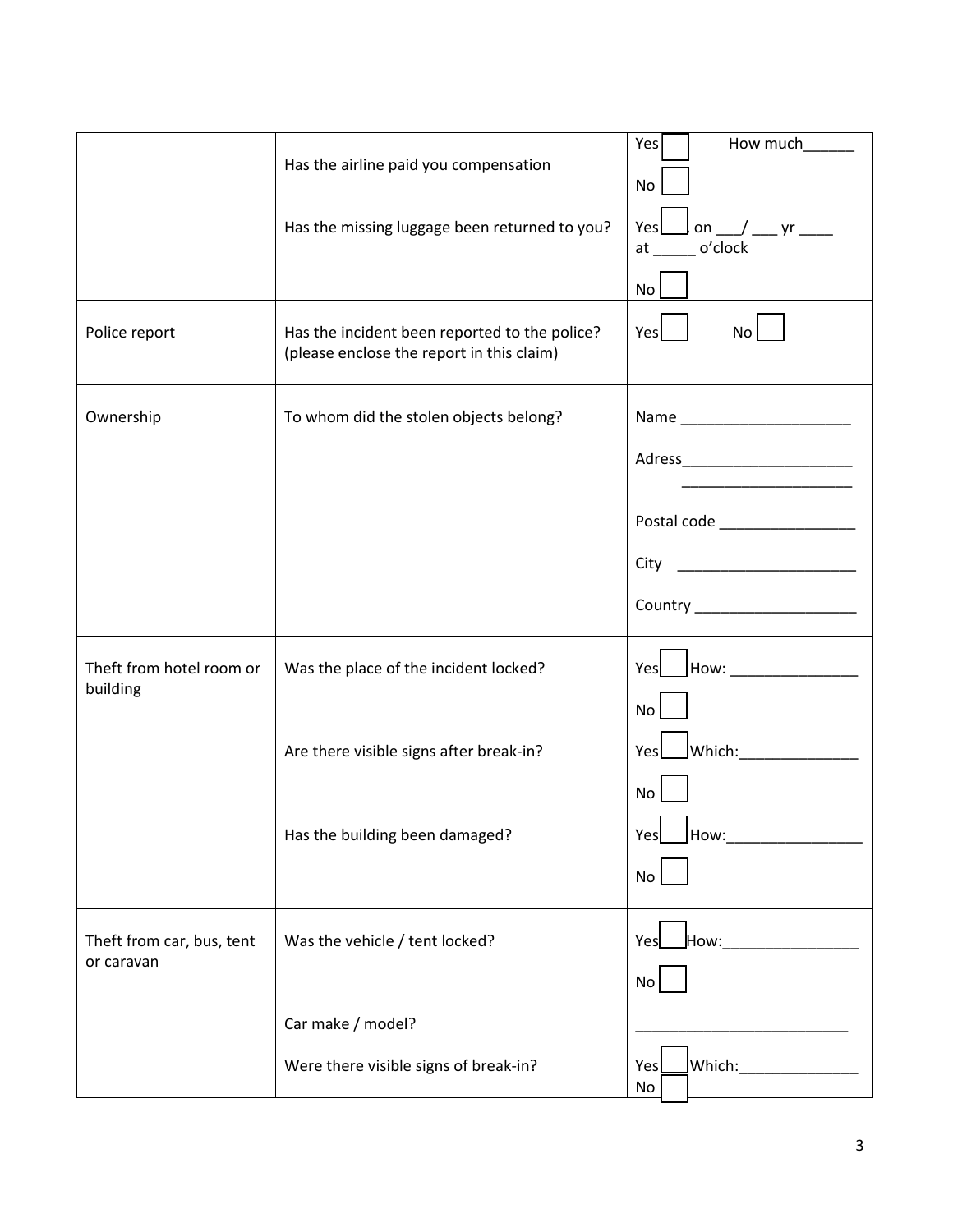**6. About the incident. Please give a detailed description of the incident**

## 7. **Expenses** (**please remember to enclose documentation for each expense. Thank you**)

| Diagnosis | Nature of the expense (doctor,<br>medicine, etc.) | Currency | Amount |
|-----------|---------------------------------------------------|----------|--------|
|           |                                                   |          |        |
|           |                                                   |          |        |
|           |                                                   |          |        |
|           |                                                   |          |        |
|           |                                                   |          |        |
|           |                                                   |          |        |
|           | Total amount                                      |          |        |

**Please choose currency for reimbursement:** DKK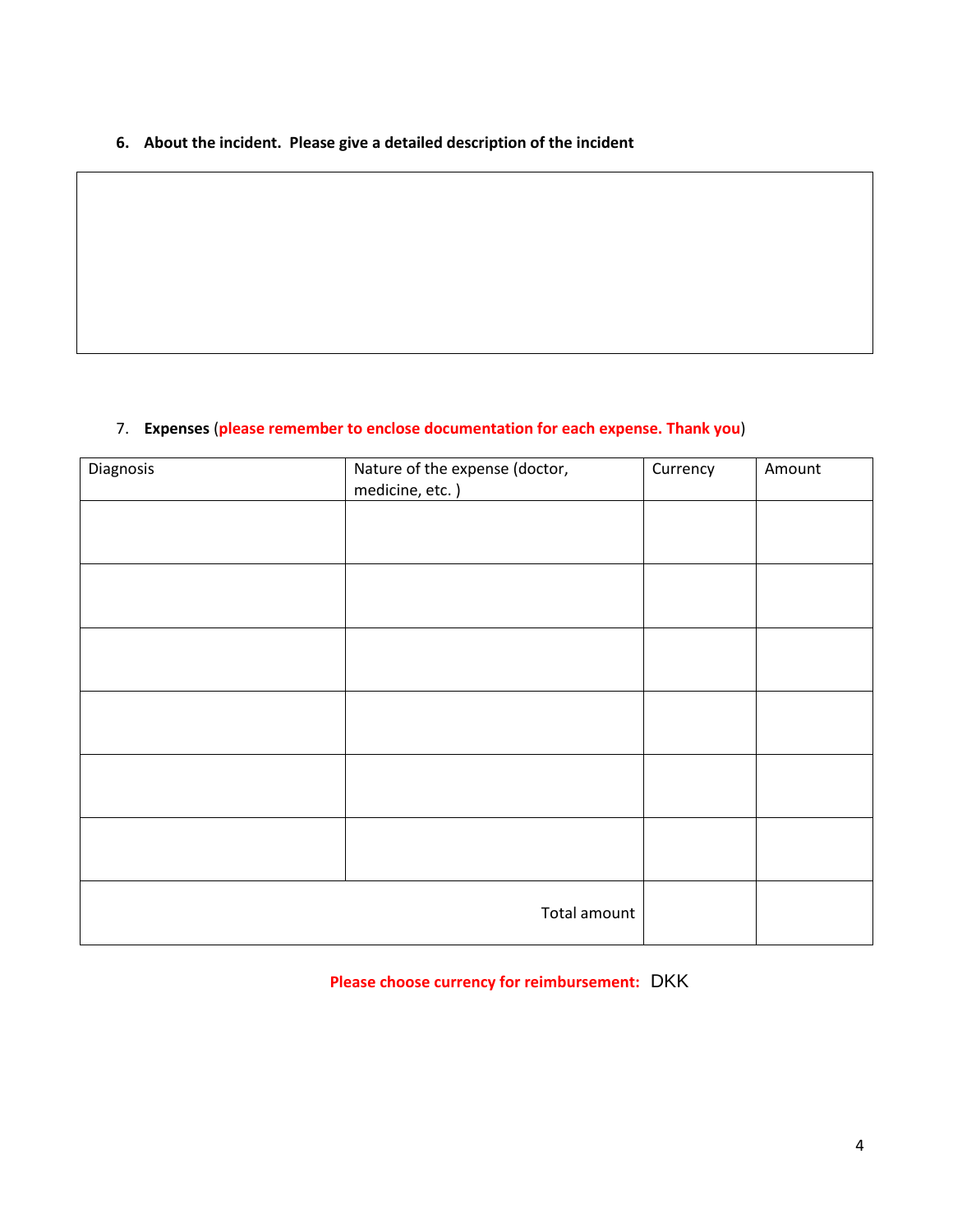# 8. **Your bank information** (the bank account to which you would like us to transfer the compensation)

| Danish bank account                                                                                                                                                                                                                                                                                            |
|----------------------------------------------------------------------------------------------------------------------------------------------------------------------------------------------------------------------------------------------------------------------------------------------------------------|
| Name of bank:                                                                                                                                                                                                                                                                                                  |
| Reg. No.: $\frac{1}{1}$ $\frac{1}{1}$ $\frac{1}{1}$ Account No.: $\frac{1}{1}$ $\frac{1}{1}$ $\frac{1}{1}$ $\frac{1}{1}$ $\frac{1}{1}$ $\frac{1}{1}$ $\frac{1}{1}$ $\frac{1}{1}$ $\frac{1}{1}$ $\frac{1}{1}$ $\frac{1}{1}$ $\frac{1}{1}$ $\frac{1}{1}$ $\frac{1}{1}$ $\frac{1}{1}$ $\frac{1}{1}$ $\frac{1}{1}$ |
|                                                                                                                                                                                                                                                                                                                |
| International bank account                                                                                                                                                                                                                                                                                     |
| Name of bank:                                                                                                                                                                                                                                                                                                  |
| SWIFT/BIC: ________________________________                                                                                                                                                                                                                                                                    |
|                                                                                                                                                                                                                                                                                                                |

## **9. Other insurance**

| Have you taken out local insurance? Yes<br>No                                                                                                                                                                                        |                                           |                                                    |  |  |  |
|--------------------------------------------------------------------------------------------------------------------------------------------------------------------------------------------------------------------------------------|-------------------------------------------|----------------------------------------------------|--|--|--|
|                                                                                                                                                                                                                                      |                                           |                                                    |  |  |  |
| and your policy number <b>example the set of the set of the set of the set of the set of the set of the set of the set of the set of the set of the set of the set of the set of the set of the set of the set of the set of the</b> |                                           |                                                    |  |  |  |
| Do you have a credit card that<br>includes travel insurance?                                                                                                                                                                         | If yes, please state type of credit card: | Card number (first 6 digits and last 4<br>digits): |  |  |  |
| Yesl<br>No.                                                                                                                                                                                                                          | Name of issuing bank:                     | XXXXXX                                             |  |  |  |
|                                                                                                                                                                                                                                      |                                           |                                                    |  |  |  |
| Has the claim been reported to the credit card or local insurance?                                                                                                                                                                   |                                           |                                                    |  |  |  |
| Yes<br>No                                                                                                                                                                                                                            |                                           |                                                    |  |  |  |